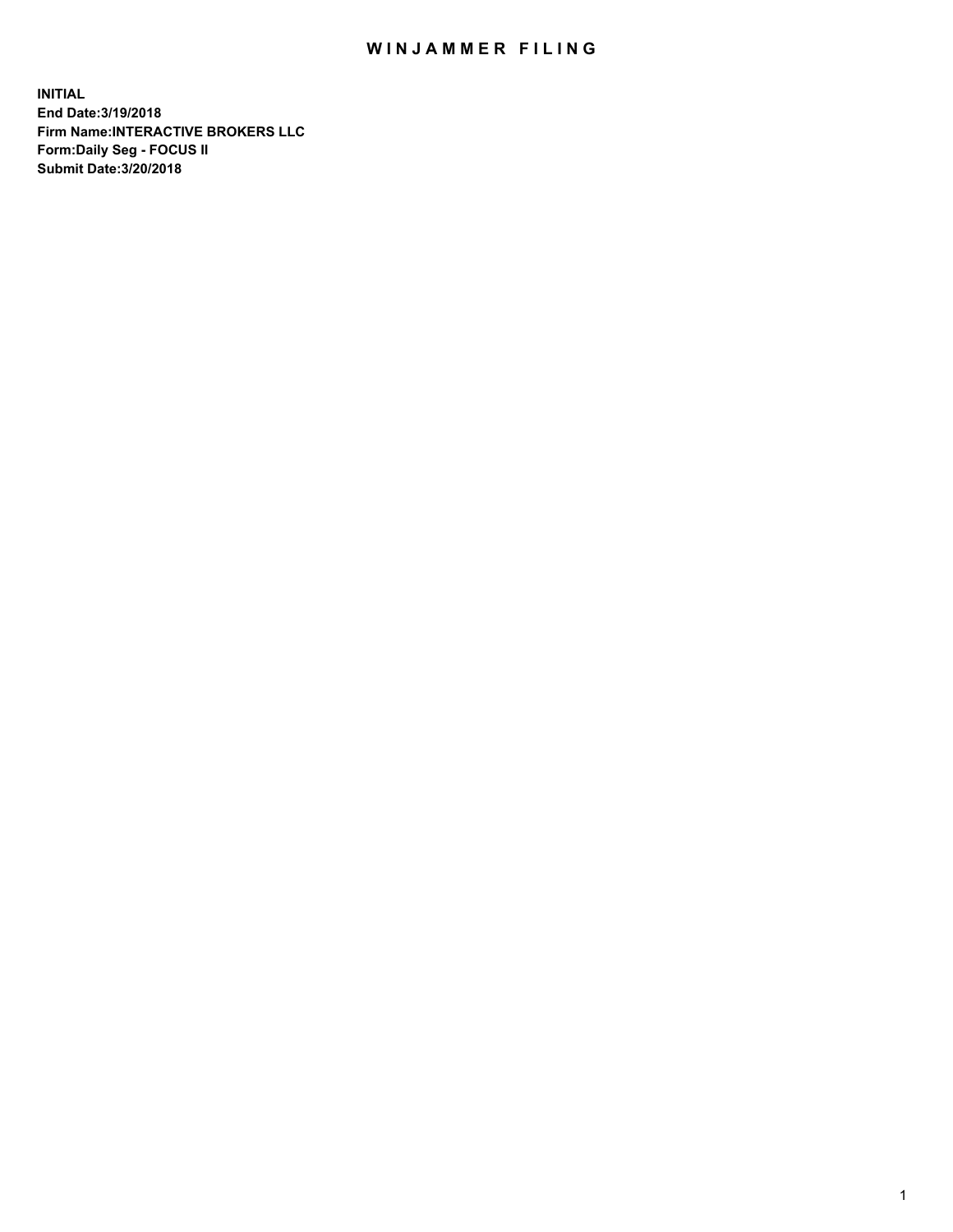## **INITIAL End Date:3/19/2018 Firm Name:INTERACTIVE BROKERS LLC Form:Daily Seg - FOCUS II Submit Date:3/20/2018 Daily Segregation - Cover Page**

| Name of Company<br><b>Contact Name</b><br><b>Contact Phone Number</b><br><b>Contact Email Address</b>                                                                                                                                                                                                                          | <b>INTERACTIVE BROKERS LLC</b><br>James Menicucci<br>203-618-8085<br>jmenicucci@interactivebrokers.c<br>om |
|--------------------------------------------------------------------------------------------------------------------------------------------------------------------------------------------------------------------------------------------------------------------------------------------------------------------------------|------------------------------------------------------------------------------------------------------------|
| FCM's Customer Segregated Funds Residual Interest Target (choose one):<br>a. Minimum dollar amount: ; or<br>b. Minimum percentage of customer segregated funds required:%; or<br>c. Dollar amount range between: and; or<br>d. Percentage range of customer segregated funds required between:% and%.                          | $\overline{\mathbf{0}}$<br>0<br>155,000,000 245,000,000<br>0 <sub>0</sub>                                  |
| FCM's Customer Secured Amount Funds Residual Interest Target (choose one):<br>a. Minimum dollar amount: ; or<br>b. Minimum percentage of customer secured funds required:%; or<br>c. Dollar amount range between: and; or<br>d. Percentage range of customer secured funds required between:% and%.                            | $\overline{\mathbf{0}}$<br>$\overline{\mathbf{0}}$<br>80,000,000 120,000,000<br>00                         |
| FCM's Cleared Swaps Customer Collateral Residual Interest Target (choose one):<br>a. Minimum dollar amount: ; or<br>b. Minimum percentage of cleared swaps customer collateral required:% ; or<br>c. Dollar amount range between: and; or<br>d. Percentage range of cleared swaps customer collateral required between:% and%. | $\overline{\mathbf{0}}$<br>$\overline{\mathbf{0}}$<br>0 <sub>0</sub><br><u>00</u>                          |

Attach supporting documents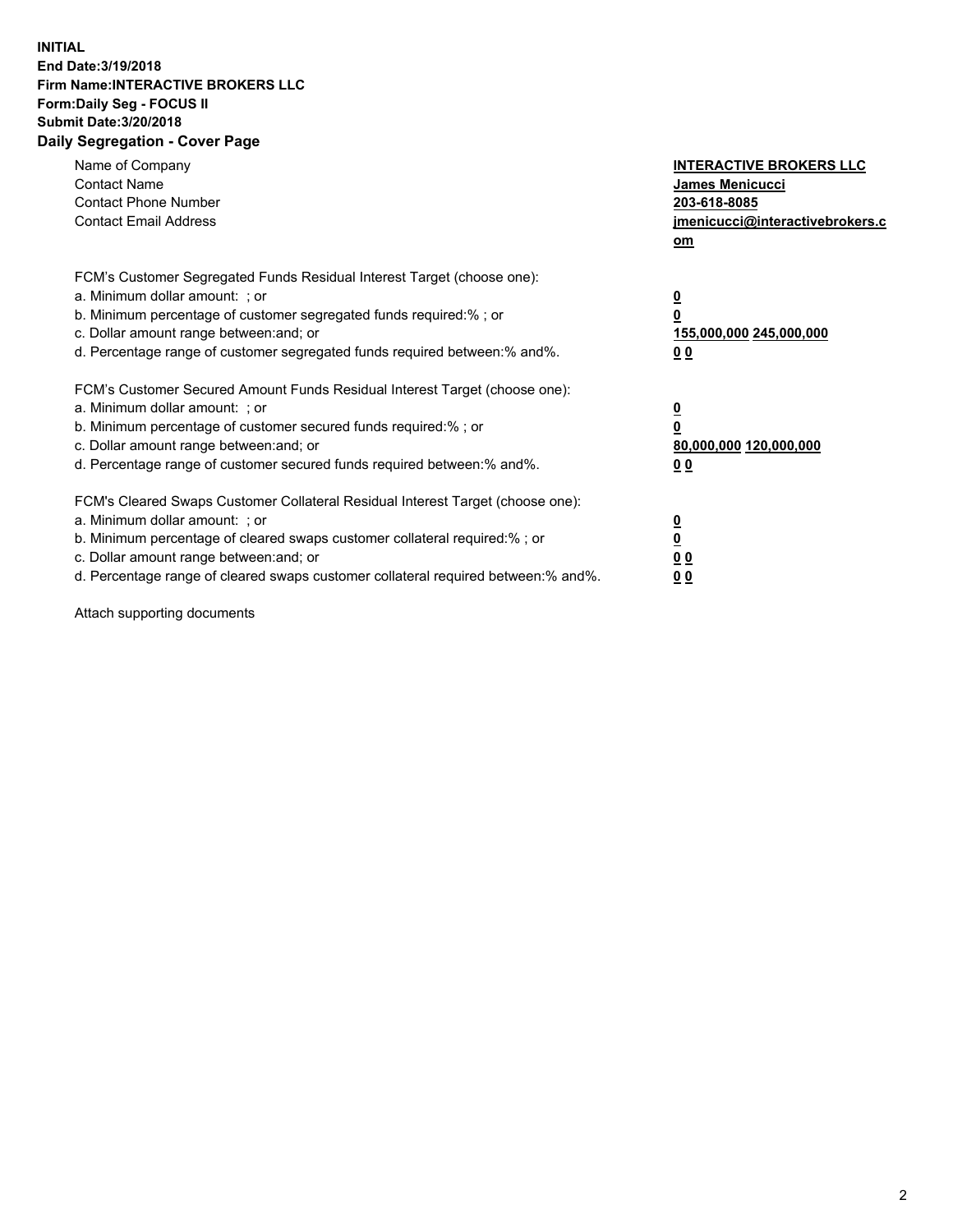## **INITIAL End Date:3/19/2018 Firm Name:INTERACTIVE BROKERS LLC Form:Daily Seg - FOCUS II Submit Date:3/20/2018 Daily Segregation - Secured Amounts**

|                | Daily Segregation - Secured Amounts                                                                        |                                   |
|----------------|------------------------------------------------------------------------------------------------------------|-----------------------------------|
|                | Foreign Futures and Foreign Options Secured Amounts                                                        |                                   |
|                | Amount required to be set aside pursuant to law, rule or regulation of a foreign                           | $0$ [7305]                        |
|                | government or a rule of a self-regulatory organization authorized thereunder                               |                                   |
| $\mathbf{1}$ . | Net ledger balance - Foreign Futures and Foreign Option Trading - All Customers                            |                                   |
|                | A. Cash                                                                                                    | 445,308,113 [7315]                |
|                | B. Securities (at market)                                                                                  | $0$ [7317]                        |
| 2.             | Net unrealized profit (loss) in open futures contracts traded on a foreign board of trade                  | $-10,419,689$ [7325]              |
| 3.             | Exchange traded options                                                                                    |                                   |
|                | a. Market value of open option contracts purchased on a foreign board of trade                             | 193,905 [7335]                    |
|                | b. Market value of open contracts granted (sold) on a foreign board of trade                               | $-60,505$ [7337]                  |
| 4.             | Net equity (deficit) (add lines 1.2. and 3.)                                                               | 435,021,824 [7345]                |
| 5.             | Account liquidating to a deficit and account with a debit balances - gross amount                          | 4,569 [7351]                      |
|                | Less: amount offset by customer owned securities                                                           | 0 [7352] 4,569 [7354]             |
| 6.             | Amount required to be set aside as the secured amount - Net Liquidating Equity                             | 435,026,393 [7355]                |
|                | Method (add lines 4 and 5)                                                                                 |                                   |
| 7.             | Greater of amount required to be set aside pursuant to foreign jurisdiction (above) or line                | 435,026,393 [7360]                |
|                | 6.                                                                                                         |                                   |
|                | FUNDS DEPOSITED IN SEPARATE REGULATION 30.7 ACCOUNTS                                                       |                                   |
| 1.             | Cash in banks                                                                                              |                                   |
|                | A. Banks located in the United States                                                                      | 85,958,792 [7500]                 |
|                | B. Other banks qualified under Regulation 30.7                                                             | 0 [7520] 85,958,792 [7530]        |
| 2.             | Securities                                                                                                 |                                   |
|                | A. In safekeeping with banks located in the United States                                                  | 363,144,040 [7540]                |
|                | B. In safekeeping with other banks qualified under Regulation 30.7                                         | 0 [7560] 363,144,040 [7570]       |
| 3.             | Equities with registered futures commission merchants                                                      |                                   |
|                | A. Cash                                                                                                    | $0$ [7580]                        |
|                | <b>B.</b> Securities                                                                                       | $0$ [7590]                        |
|                | C. Unrealized gain (loss) on open futures contracts                                                        | $0$ [7600]                        |
|                | D. Value of long option contracts                                                                          | $0$ [7610]                        |
|                | E. Value of short option contracts                                                                         | 0 [7615] 0 [7620]                 |
| 4.             | Amounts held by clearing organizations of foreign boards of trade                                          |                                   |
|                | A. Cash                                                                                                    | $0$ [7640]                        |
|                | <b>B.</b> Securities                                                                                       | $0$ [7650]                        |
|                | C. Amount due to (from) clearing organization - daily variation                                            | $0$ [7660]                        |
|                | D. Value of long option contracts                                                                          | $0$ [7670]                        |
|                | E. Value of short option contracts                                                                         | 0 [7675] 0 [7680]                 |
| 5.             | Amounts held by members of foreign boards of trade                                                         |                                   |
|                | A. Cash                                                                                                    | 121,729,417 [7700]                |
|                | <b>B.</b> Securities                                                                                       | $0$ [7710]                        |
|                | C. Unrealized gain (loss) on open futures contracts                                                        | -7,092,619 [7720]                 |
|                | D. Value of long option contracts                                                                          | 193,905 [7730]                    |
|                | E. Value of short option contracts                                                                         | -60,505 [7735] 114,770,198 [7740] |
| 6.             | Amounts with other depositories designated by a foreign board of trade                                     | $0$ [7760]                        |
| 7.             | Segregated funds on hand                                                                                   | $0$ [7765]                        |
| 8.             | Total funds in separate section 30.7 accounts                                                              | 563,873,030 [7770]                |
| 9.             | Excess (deficiency) Set Aside for Secured Amount (subtract line 7 Secured Statement<br>Page 1 from Line 8) | 128,846,637 [7380]                |
| 10.            | Management Target Amount for Excess funds in separate section 30.7 accounts                                | 80,000,000 [7780]                 |
| 11.            | Excess (deficiency) funds in separate 30.7 accounts over (under) Management Target                         | 48,846,637 [7785]                 |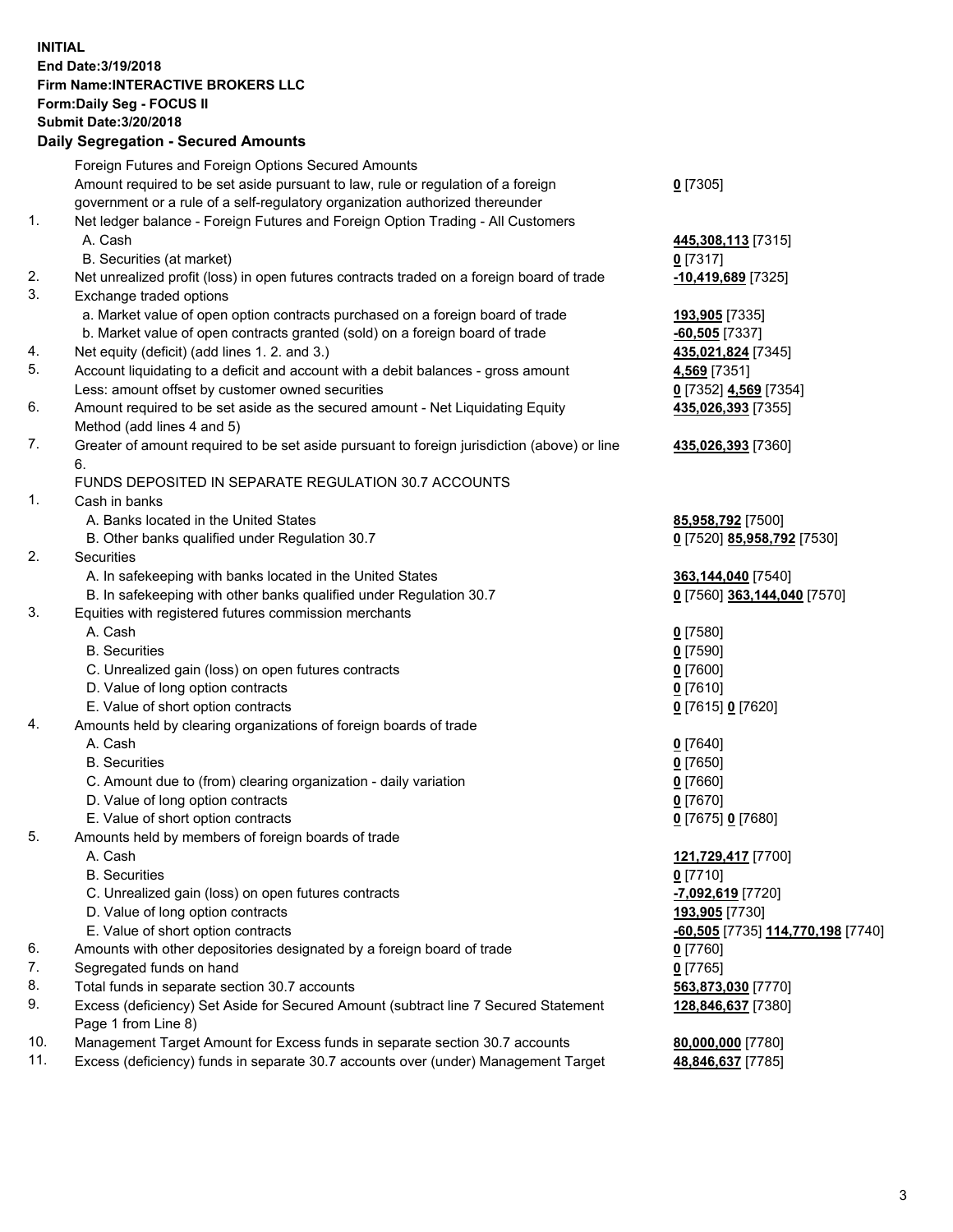**INITIAL End Date:3/19/2018 Firm Name:INTERACTIVE BROKERS LLC Form:Daily Seg - FOCUS II Submit Date:3/20/2018 Daily Segregation - Segregation Statement** SEGREGATION REQUIREMENTS(Section 4d(2) of the CEAct) 1. Net ledger balance A. Cash **4,209,499,958** [7010] B. Securities (at market) **0** [7020] 2. Net unrealized profit (loss) in open futures contracts traded on a contract market **33,174,766** [7030] 3. Exchange traded options A. Add market value of open option contracts purchased on a contract market **195,348,324** [7032] B. Deduct market value of open option contracts granted (sold) on a contract market **-239,414,156** [7033] 4. Net equity (deficit) (add lines 1, 2 and 3) **4,198,608,892** [7040] 5. Accounts liquidating to a deficit and accounts with debit balances - gross amount **336,394** [7045] Less: amount offset by customer securities **0** [7047] **336,394** [7050] 6. Amount required to be segregated (add lines 4 and 5) **4,198,945,286** [7060] FUNDS IN SEGREGATED ACCOUNTS 7. Deposited in segregated funds bank accounts A. Cash **660,327,110** [7070] B. Securities representing investments of customers' funds (at market) **2,670,662,560** [7080] C. Securities held for particular customers or option customers in lieu of cash (at market) **0** [7090] 8. Margins on deposit with derivatives clearing organizations of contract markets A. Cash **18,635,616** [7100] B. Securities representing investments of customers' funds (at market) **1,093,598,358** [7110] C. Securities held for particular customers or option customers in lieu of cash (at market) **0** [7120] 9. Net settlement from (to) derivatives clearing organizations of contract markets **-1,476,443** [7130] 10. Exchange traded options A. Value of open long option contracts **195,327,442** [7132] B. Value of open short option contracts **-239,404,557** [7133] 11. Net equities with other FCMs A. Net liquidating equity **0** [7140] B. Securities representing investments of customers' funds (at market) **0** [7160] C. Securities held for particular customers or option customers in lieu of cash (at market) **0** [7170] 12. Segregated funds on hand **0** [7150] 13. Total amount in segregation (add lines 7 through 12) **4,397,670,086** [7180] 14. Excess (deficiency) funds in segregation (subtract line 6 from line 13) **198,724,800** [7190] 15. Management Target Amount for Excess funds in segregation **155,000,000** [7194]

16. Excess (deficiency) funds in segregation over (under) Management Target Amount Excess

**43,724,800** [7198]